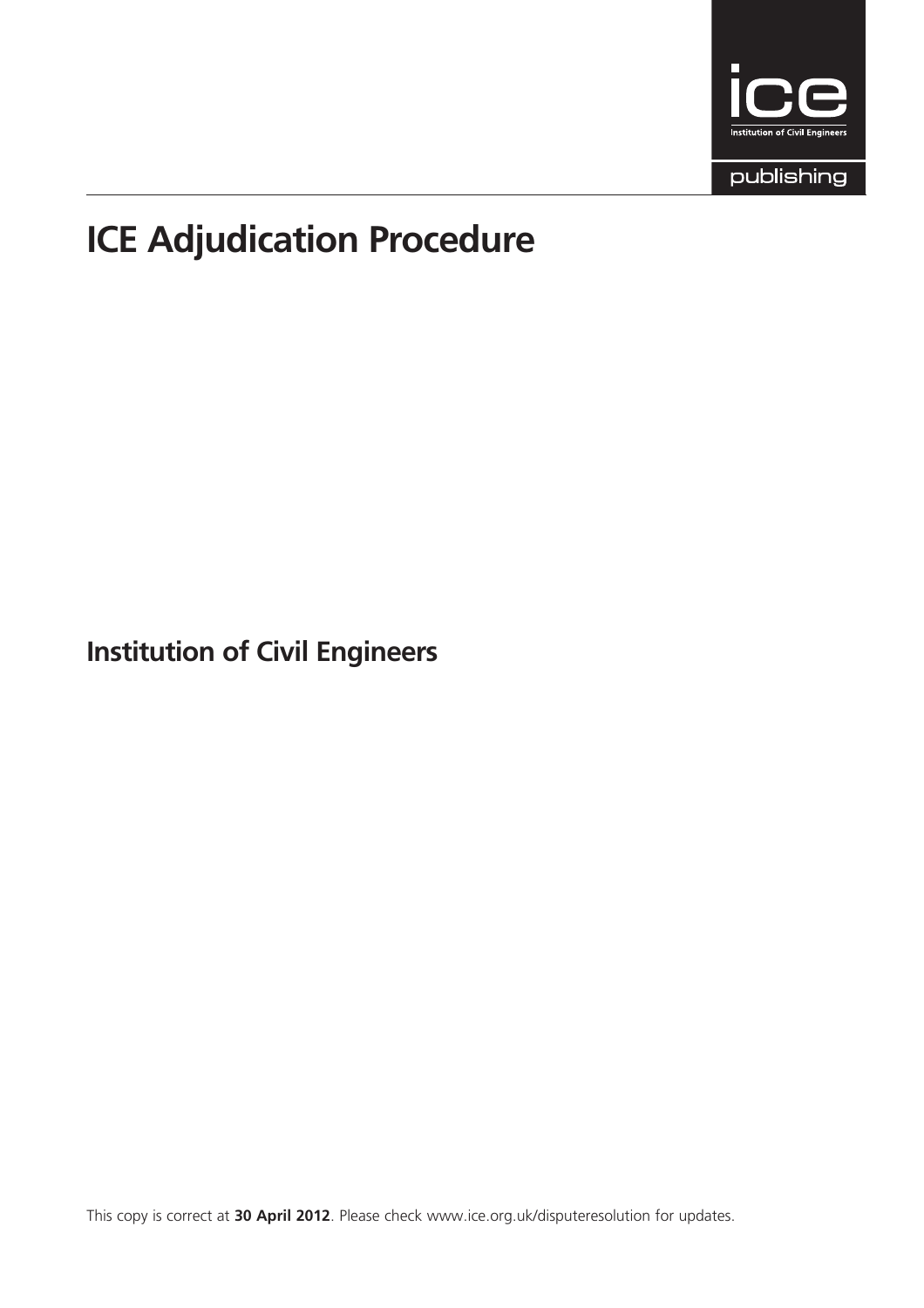Published by ICE Publishing, 40 Marsh Wall, London E14 9TP.

Full details of ICE Publishing sales representatives and distributors can be found at: www.icevirtuallibrary.com/info/printbooksales

#### Also available from ICE Publishing

ICE Arbitration Procedure. Institution of Civil Engineers. ISBN 978-0-7277-5780-7 ICE Mediation/Conciliation Procedure. Institution of Civil Engineers. ISBN 978-0-7277-5781-4 ICE Dispute Board Procedure. Institution of Civil Engineers. ISBN 978-0-7277-5785-2

www.icevirtuallibrary.com

A catalogue record for this book is available from the British Library

ISBN 978-0-7277-5779-1

 $\circ$  Institution of Civil Engineers 2012

ICE Publishing is a division of Thomas Telford Ltd, a wholly-owned subsidiary of the Institution of Civil Engineers (ICE).

All rights, including translation, reserved. Except as permitted by the Copyright, Designs and Patents Act 1988, no part of this publication may be reproduced, stored in a retrieval system or transmitted in any form or by any means, electronic, mechanical, photocopying or otherwise, without the prior written permission of the Publisher, ICE Publishing, 40 Marsh Wall, London E14 9TP.

This book is published on the understanding that the author is solely responsible for the statements made and opinions expressed in it and that its publication does not necessarily imply that such statements and/or opinions are or reflect the views or opinions of the publishers. Whilst every effort has been made to ensure that the statements made and the opinions expressed in this publication provide a safe and accurate guide, no liability or responsibility can be accepted in this respect by the author or publishers.

Associate Commissioning Editor: Victoria Thompson Production Editor: Imran Mirza Market Development Executive: Catherine de Gatacre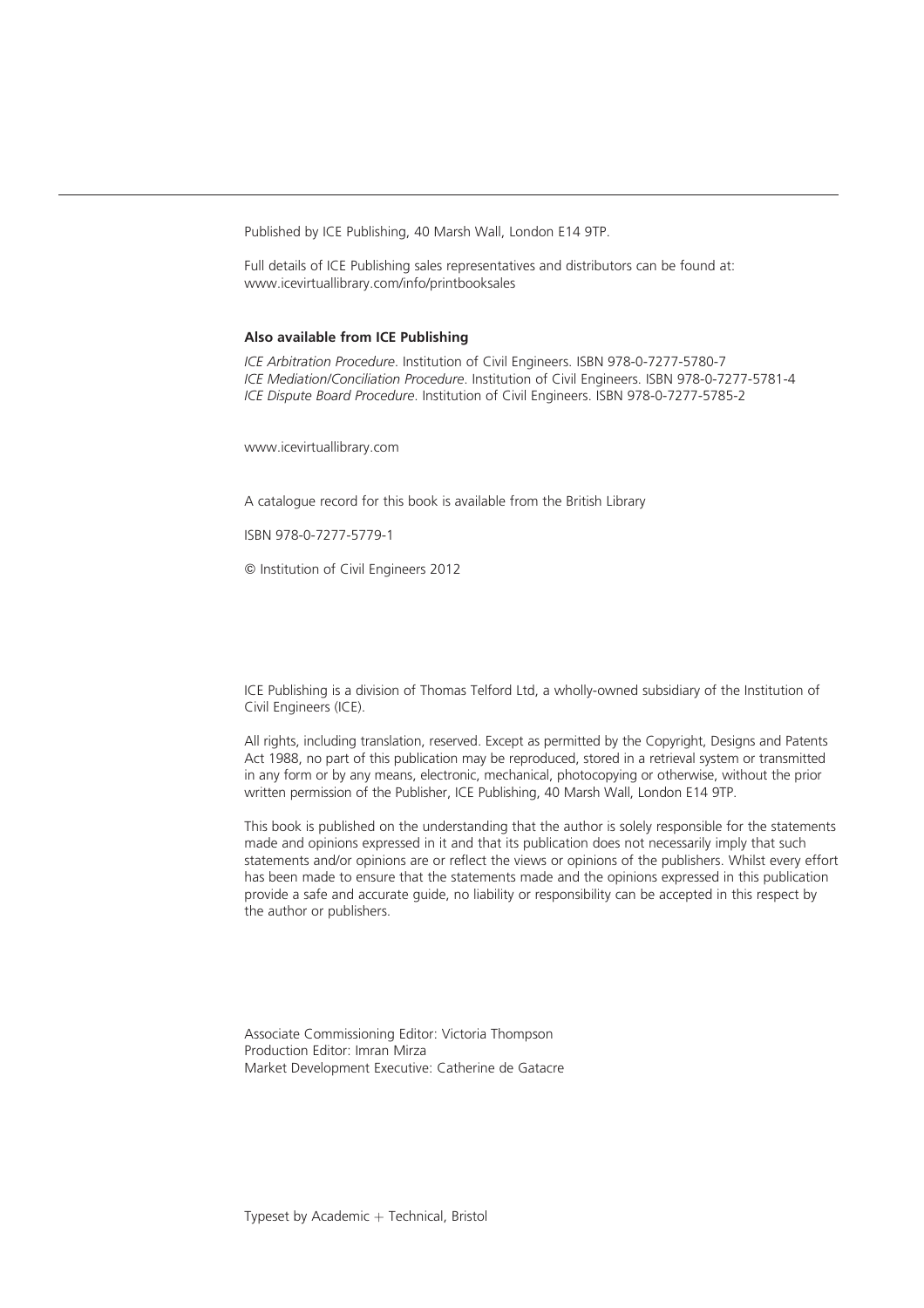| <b>Contents</b> | Introduction                              | 1              |
|-----------------|-------------------------------------------|----------------|
|                 | Simple Issue Procedure                    | 2              |
|                 | Part A General Principles and Appointment | 3              |
|                 | Part B Control of the Proceedings         | $\overline{4}$ |
|                 | Part C The Decision                       | 5              |
|                 | Miscellaneous<br>Part D                   | 5              |
|                 | Sample documents                          | $\tau$         |

A copy of the appropriate form for applying for the selection/appointment of an Adjudicator by The Institution of Civil Engineers may be obtained from:

www.ice.org.uk/disputeresolution

The Dispute Resolution Services, The Institution of Civil Engineers, One Great George Street, Westminster, LONDON SW1P 3AA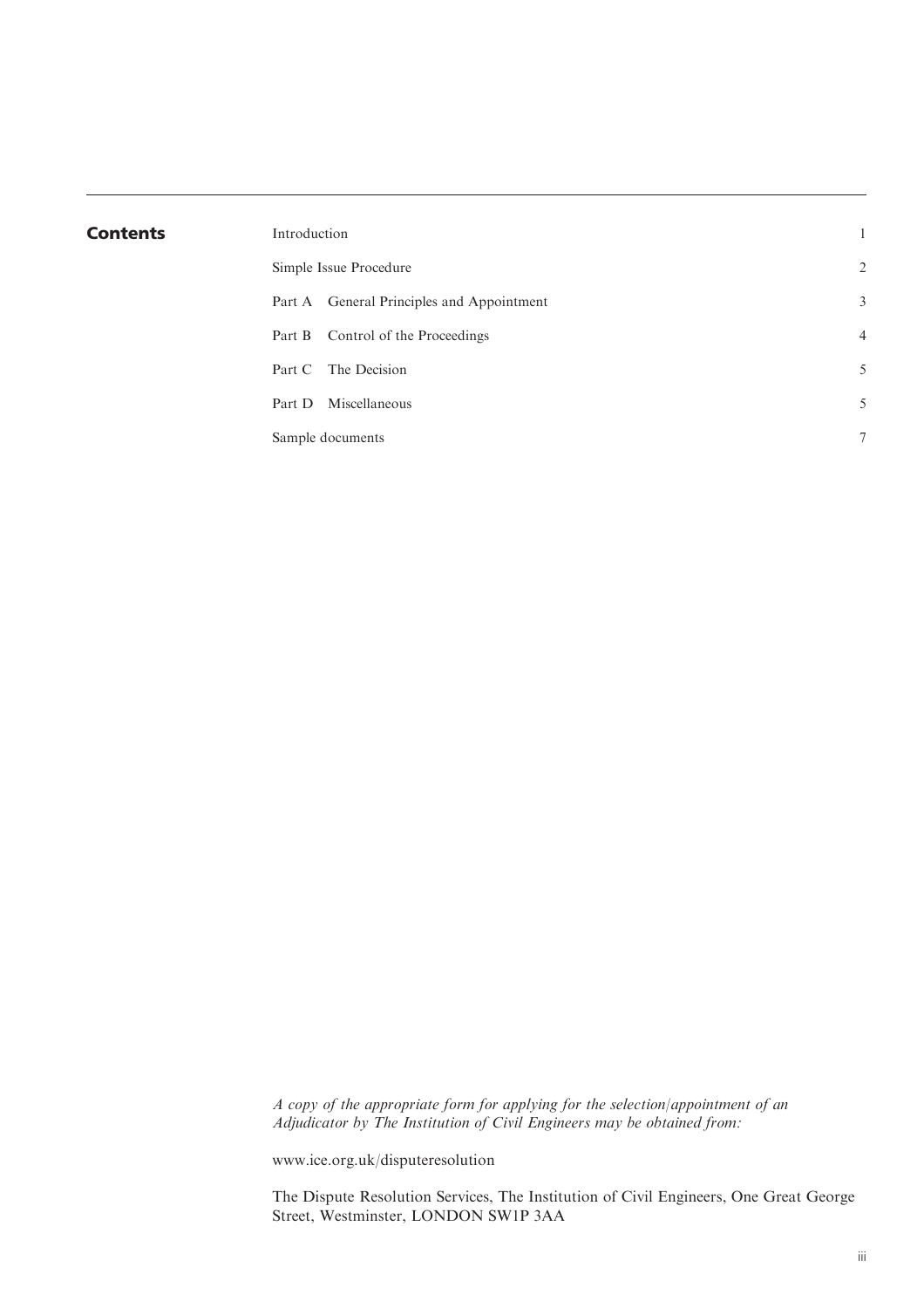#### Acknowledgements The ICE Adjudication Procedure has been produced by the Institution of Civil Engineers through its Disputes Resolution Panel.

This procedure was drafted by Mr William Edwards.

The Simple Issue Procedure incorporated in this procedure was drafted by Mr Gordon Rees.

Mr Brian Totterdill acted as co-ordinating editor for this suite of Dispute Resolution Procedures.

This procedure was based on the Adjudication Procedure (1997) which was produced through the Conciliation and Adjudication Advisory Panel and drafted by Mr Brian Totterdill with the assistance of Mr Guy Cottam.

Members of the Dispute Resolution Panel were

Mr Alan Wilson (Chairman) MA LLB DipArb CEng FICE MIHT MCIWEM FCIArb Mr Robert Fleming FInstCES FCIArb Mr Gordon Rees BSc(Eng) CEng FICE FCIArb Mr Andrew Worby BSc(Tech) LLB CEng FICE Mr William Edwards BSc DipArb FICE FIHT MICES FCIArb Dr Robert Hunter BSc MSc PhD CEng FICE MCIArb FInstCES Mr Terrence Vaughan BSc CEng FICE FCIArb Barrister Mr Peter Cousins BEng DipArb CEng MICE FCIArb MCMI

ICE Secretariat Mr Brendan van Rooyen (Dispute Resolution Services Manager)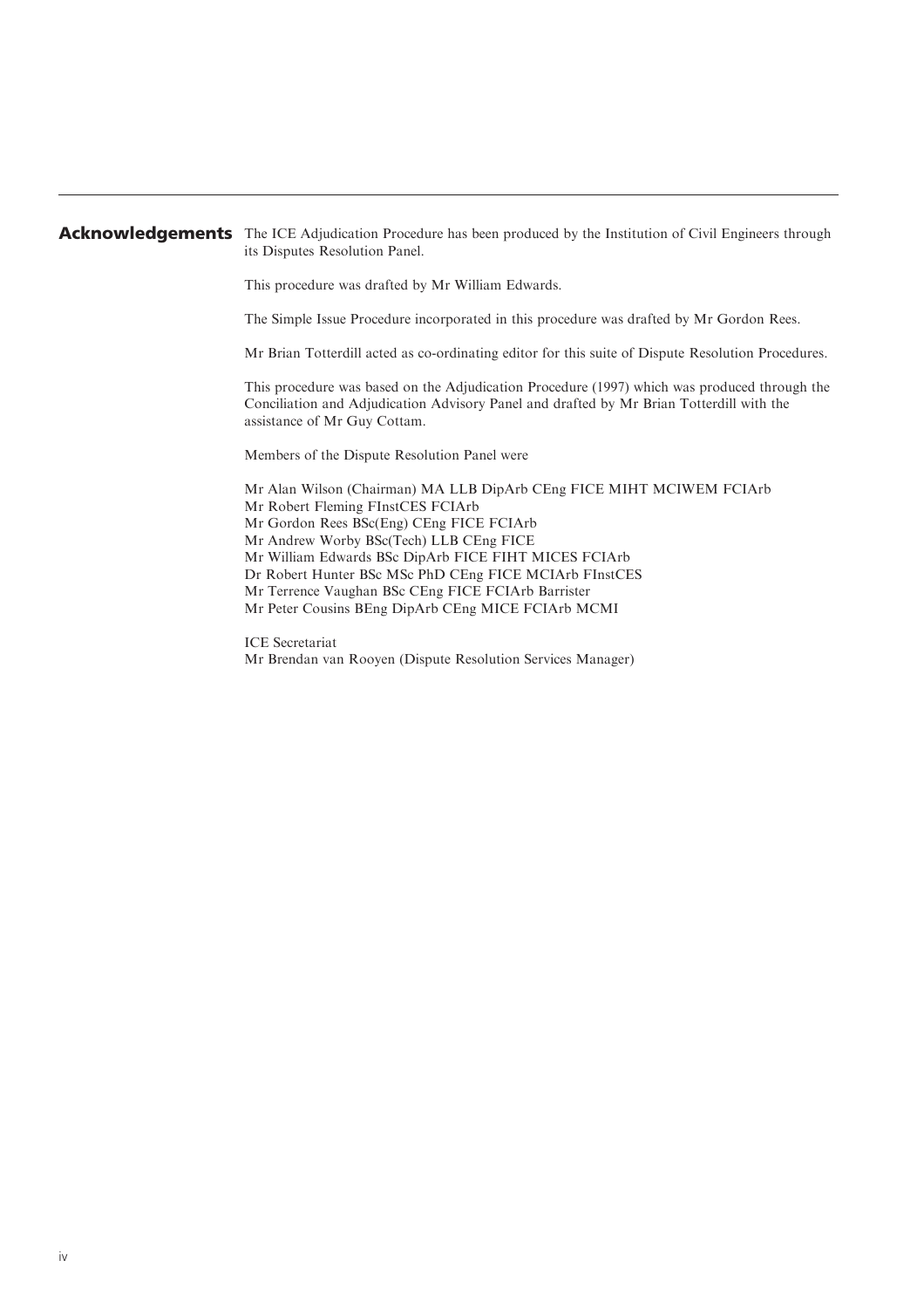ICE Publishing: All rights reserved doi: 10.1680/ap.57791.001



#### Introduction

- i. Parties to a construction contract as defined by the Housing Grants, Construction and Regeneration Act 1996 (as amended by the Local Democracy, Economic Development and Construction Act 2009; and as subsequently amended); may refer disputes to Adjudication at any time.
- ii. The ICE Adjudication Procedure complies with the requirements of the Act.
- iii. Parties are advised to consider whether their circumstances are appropriate to adopt the Simple Issues Procedure to limit costs.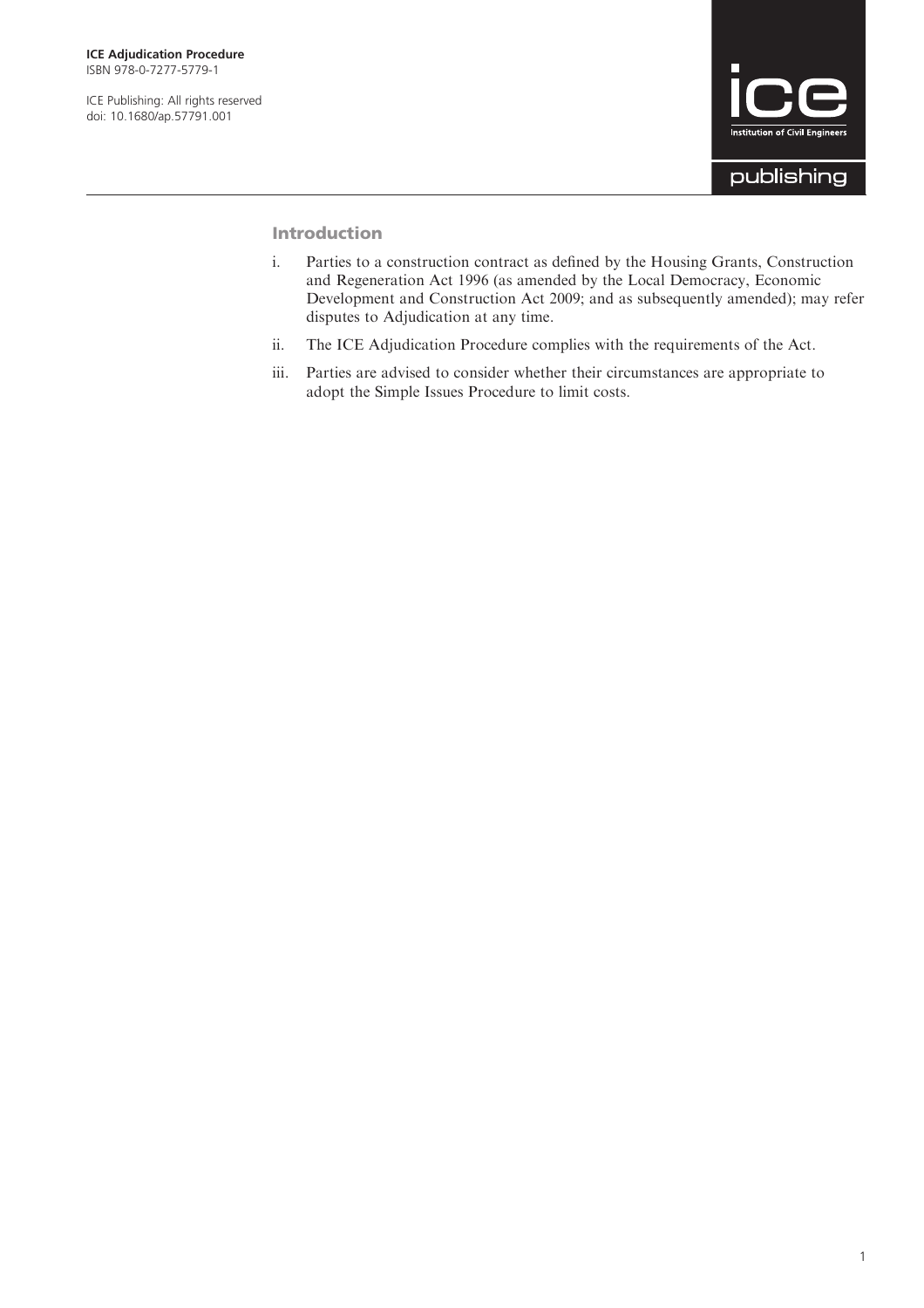The intention of this procedure is to limit the cost of adjudication for simple issues. This procedure may be adopted by the consent of both parties and the adjudicator.

Simple Issue Procedure

- i. The Referring Party shall, prior to or with his Notice of Adjudication, request that the Responding Party agree to the use of this procedure. Such agreement shall be given within seven days. If agreed then this Simple Issue Procedure shall apply to the dispute identified in the Notice of Adjudication.
- ii. The obligations and rights of the Parties and of the Adjudicator are as set out in the ICE Adjudication Procedure as amended but, for the operation of this Simple Issue Procedure, the following shall apply.
- iii. The Referring Party undertakes that the reference
	- 1. is in respect of a single dispute
	- 2. and does not concern the valuation or re-valuation of an interim or final account
	- 3. and should be capable of resolution by papers only
	- 4. and is restricted to the two parties set out in the contract only
	- 5. and that any disputed amount does not exceed £50 000
	- 6. and the Referring Party also undertakes that the Referral documents (referral notice) are available immediately on appointment of the Adjudicator and contain all documents relied on.
- iv. The Responding Party shall submit any Response in accordance with the ICE Procedure including all documents relied on. Following submission of the Response the Parties shall make no further submissions unless agreed by the Adjudicator.
- v. The Adjudicator agrees that, on the basis of the above:

His fee shall not exceed £3 000.00 (plus VAT) plus out of pocket expenses. He will issue his decision within 28 days provided the parties comply with the above and comply promptly with any further directions given. He will not call for outside legal or technical expert advice unless both parties agree.

vi. In the event that the Parties do not comply with the above undertakings the Adjudicator may by giving notice to the parties revert to the ICE Adjudication Procedure 2010 and be entitled to his full fees and expenses under that procedure.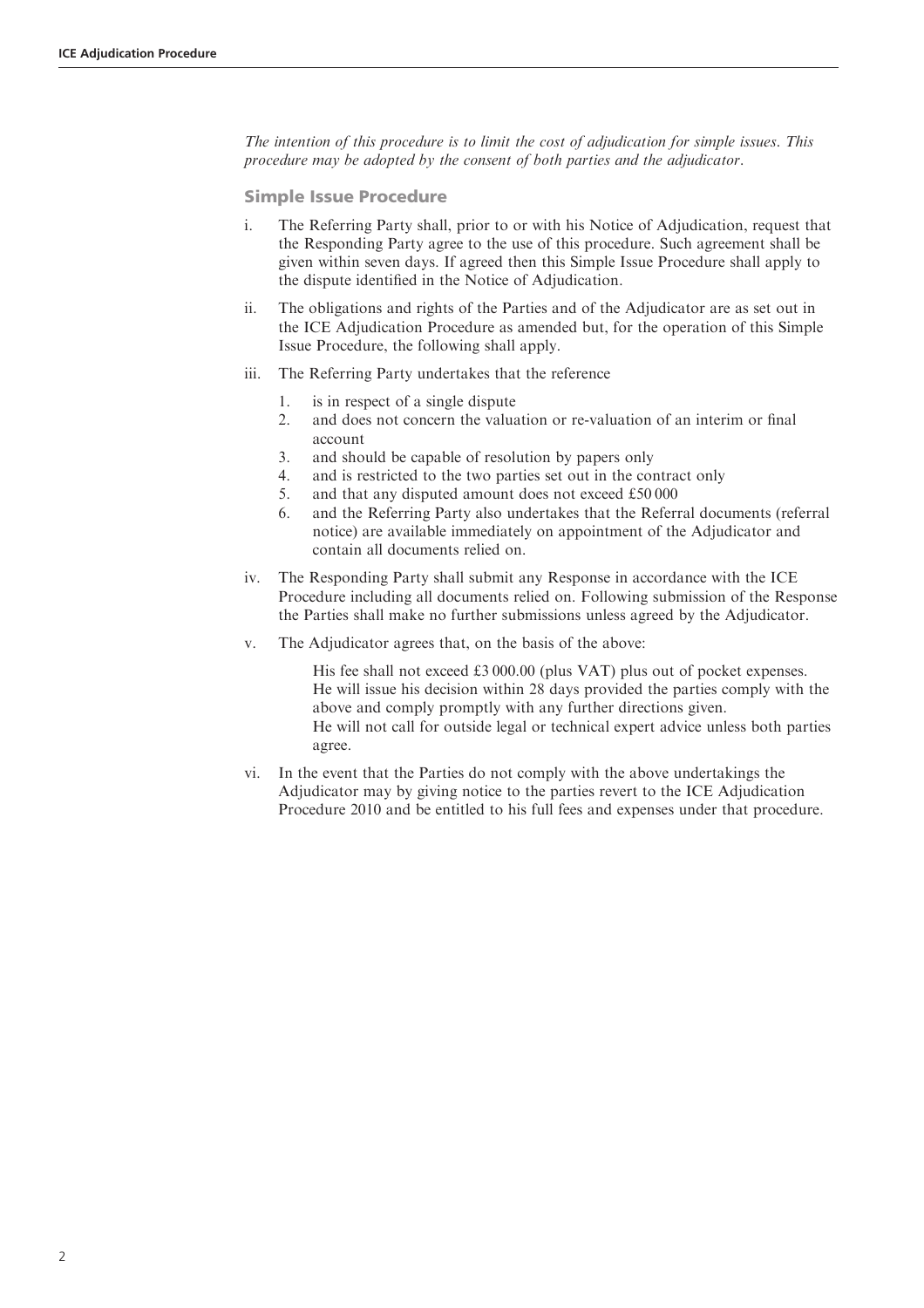This Procedure has been prepared by The Institution of Civil Engineers for use under any construction and engineering contracts where its use is appropriate. The use of this procedure is not appropriate under NEC3 forms of contract.

#### Institution of Civil Engineers Adjudication Procedure

Part A. General Principles and Appointment

#### Rule 1. General principles

- 1.1 The adjudication shall be conducted in accordance with this Procedure and the Adjudicator shall be appointed under the Adjudicator's Agreement which forms a part of this Procedure.
	- 1.2 The object of adjudication is to reach a fair, rapid and inexpensive determination of a dispute arising under the Contract and this Procedure shall be interpreted accordingly.
	- 1.3 All communications to the Adjudicator are to be copied to the other parties in the same manner and at the same time.
	- 1.4 The Adjudicator shall be a named individual and shall act impartially.
	- 1.5 In making a decision, the Adjudicator may take the initiative in ascertaining the facts and the law. The adjudication shall be neither an expert determination nor an arbitration but the Adjudicator may rely on his own expert knowledge and experience.
	- 1.6 The Adjudicator's decision shall be binding until the dispute is finally determined by legal proceedings, by arbitration (if the Contract provides for arbitration or the Parties otherwise agree to arbitration) or by written agreement.
	- 1.7 The Parties shall implement the Adjudicator's decision without delay whether or not the dispute is to be referred to legal proceedings or arbitration or written agreement. Payment shall be made in accordance with the payment provisions in the Contract (in the next stage payment which becomes due after the date of issue of the Adjudicator's decision) unless otherwise directed by the Adjudicator or unless the Adjudicator's decision is in relation to an effective notice under Section 111(9) of the Act.

#### 2.1 Any Party may give notice at any time of its intention to refer a dispute arising under the Contract to adjudication by giving a written Notice of Adjudication to the other Party. The Notice of Adjudication shall include

- (a) name and address and contact details of the parties
- (b) date of issue of the Notice of Adjudication
- (c) the details and date of the Contract between the Parties
- (d) the issues which the Adjudicator is being asked to decide
- (e) details of the nature and extent of the redress sought.
- 3.1 Where an Adjudicator has either been named in the Contract or agreed prior to the issue of the Notice of Adjudication the Party issuing the Notice of Adjudication shall at the same time send to the Adjudicator a copy of the Notice of Adjudication and request confirmation, within two days of the date of issue of the Notice of Adjudication, that the Adjudicator is able and willing to act.
- 3.2 Where an Adjudicator has not been so named or agreed the Party issuing the Notice of Adjudication may include with the Notice the names of one or more persons with their addresses who have agreed to act, any one of whom would be acceptable to the referring Party, for selection by the other Party. The other Party shall select and notify the referring Party and the selected Adjudicator within two days of the date of issue of the Notice of Adjudication.
- 3.3 If confirmation is not received under Rule 3.1 or a selection is not made under Rule 3.2 or the Adjudicator does not accept or is unable to act then either Party may

# Rule 2. The Notice of Adjudication

#### Rule 3. The appointment of the Adjudicator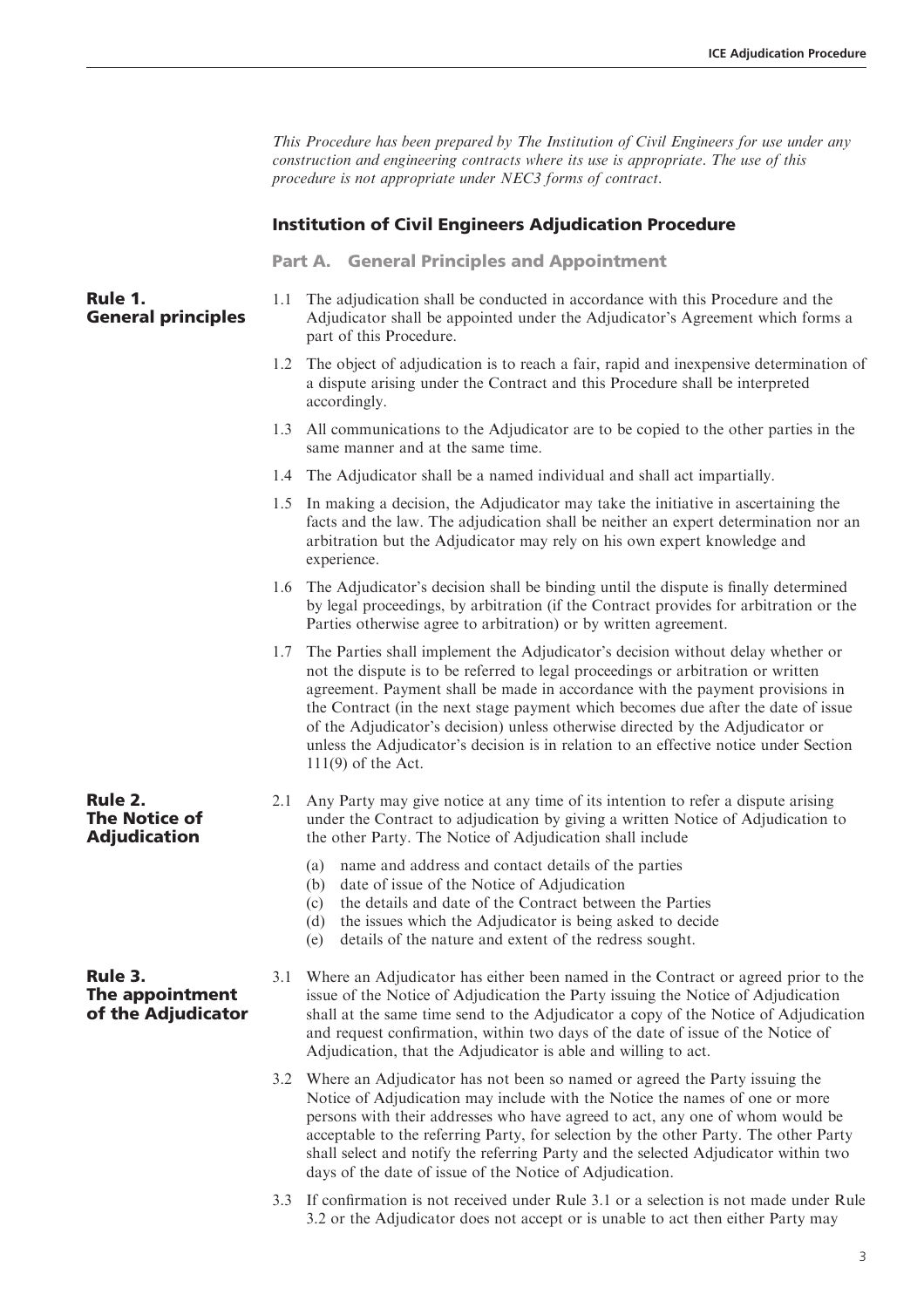request the person or body named in the Contract or if none is so named The Institution of Civil Engineers to appoint the Adjudicator. Such request shall be made immediately and shall be in writing on the appropriate form of application for the appointment of an adjudicator and accompanied by a copy of the Notice of Adjudication and the appropriate fee. 3.4 If for any reason whatsoever the Adjudicator is unable to act or resigns, either Party may require the appointment of a replacement adjudicator in accordance with the procedure in Rule 3.3. Part B. Control of the Proceedings Rule 4. Referral 4.1 The referring Party shall immediately upon receipt of confirmation under Rule 3.1, or notification of selection under Rule 3.2, or appointment under Rule 3.3, and within seven days of the date of the Notice of Adjudication send to the Adjudicator, with a copy to the other Party, a full statement of his case which should include (a) a copy of the Notice of Adjudication (b) a copy of any adjudication provision in the Contract (c) the information upon which he relies, including supporting documents. 4.2 The date of referral of the dispute to adjudication shall be the date upon which the Adjudicator receives the documents referred to in Rule 4.1. The Adjudicator shall notify the Parties forthwith of the date. Rule 5. Conduct of the adjudication 5.1 The Adjudicator shall reach his decision within 28 days of the date of referral, or such longer period as is agreed by the Parties after the dispute has been referred. The Adjudicator may extend the period of 28 days by up to 14 days with the consent of the referring Party. 5.2 The Adjudicator shall determine the matters set out in the Notice of Adjudication, together with any other matters which the Parties and the Adjudicator agree should be within the scope of the adjudication. The Parties and the Adjudicator agree that any question regarding the jurisdiction of the Adjudicator shall be determined by the Adjudicator. 5.3 The Adjudicator may open up review and revise any decision (other than that of an adjudicator unless agreed by the Parties), opinion, instruction, direction, certificate or valuation made under or in connection with the Contract and which is relevant to the dispute. The Adjudicator may order the payment of a sum of money, or other redress but no decision of the Adjudicator shall affect the freedom of the Parties to vary the terms of the Contract or other authorised person to vary the works in accordance with the Contract. 5.4 The other Party may submit his response to the statement under Rule 4.1 within 14 days of the date of referral. The period of response may be extended by agreement between the Parties and the Adjudicator. 5.5 The Adjudicator shall have complete discretion as to how to conduct the adjudication, and shall establish the procedure and timetable, subject to any limitation that there may be in the Contract or the Act. He shall not be required to observe any rule of evidence, procedure or otherwise, of any court. Without prejudice to the generality of these powers, he may

- (a) direct the means of communication
- (b) ask for further written information
- (c) meet and question the Parties and their representatives
- (d) visit the site
- (e) request the production of documents or the attendance of people who could assist

4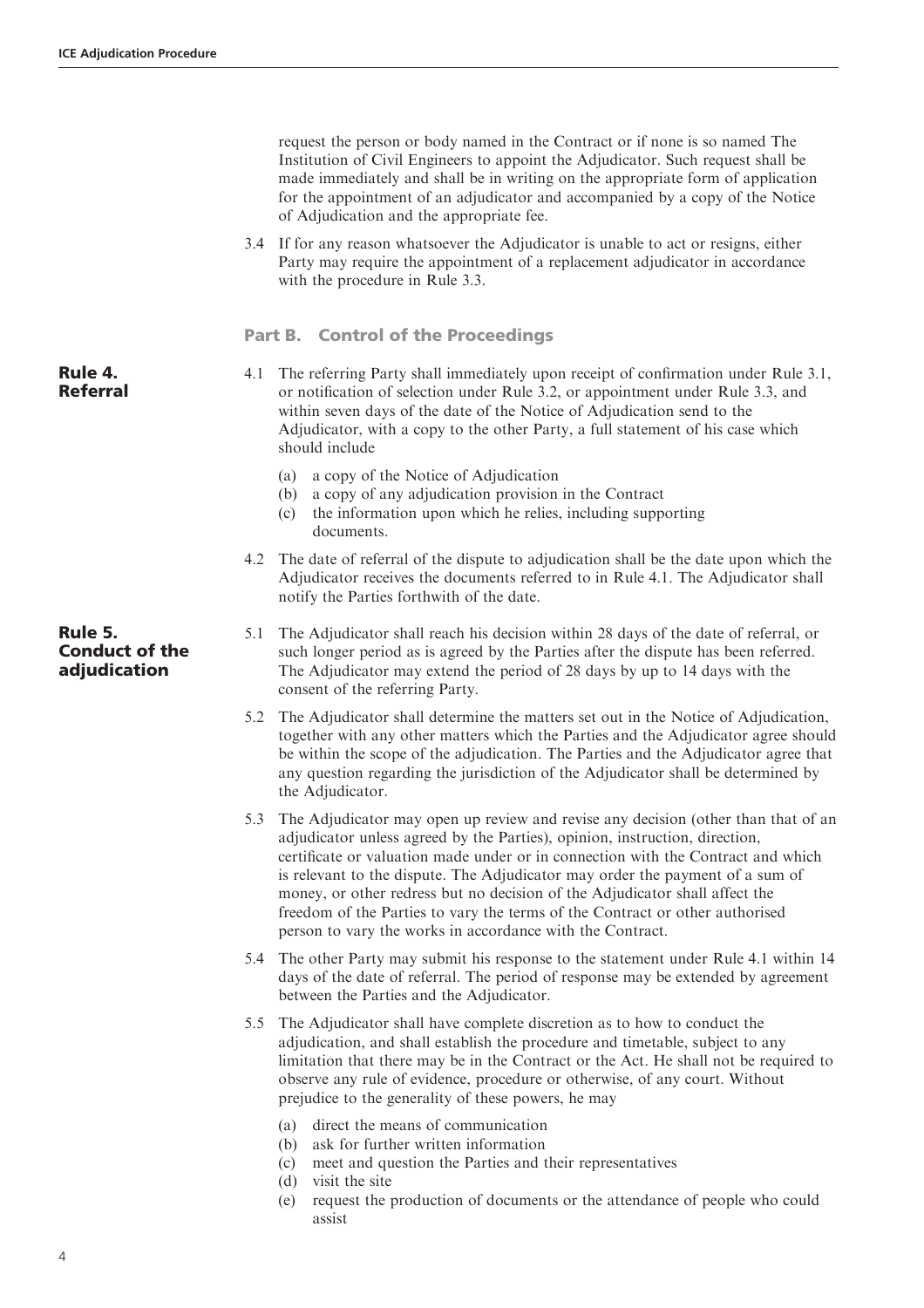|                                |     | (f)<br>set times for $(a)$ – $(e)$ and similar activities<br>proceed with the adjudication and reach a decision even if a Party fails:<br>(g)<br>to provide information<br>(i)<br>(ii) to attend a meeting<br>(iii) to take any other action requested by the Adjudicator<br>issue such further directions as he considers to be appropriate.<br>(h)                                                                                                       |
|--------------------------------|-----|------------------------------------------------------------------------------------------------------------------------------------------------------------------------------------------------------------------------------------------------------------------------------------------------------------------------------------------------------------------------------------------------------------------------------------------------------------|
|                                | 5.6 | The Adjudicator may obtain legal or technical advice having first notified the<br>Parties of his intention.                                                                                                                                                                                                                                                                                                                                                |
|                                |     | 5.7 Any Party may at any time ask that additional Parties shall be joined in the<br>adjudication. Joinder of additional Parties shall be subject to the agreement of the<br>Adjudicator and the existing and additional Parties. An additional Party shall have<br>the same rights and obligations as the other Parties, unless otherwise agreed by the<br>Adjudicator and the Parties.                                                                    |
|                                |     | <b>Part C. The Decision</b>                                                                                                                                                                                                                                                                                                                                                                                                                                |
| Rule 6.<br><b>The Decision</b> | 6.1 | The Adjudicator shall reach his decision and so notify the Parties within the time<br>limits in Rule 5.1 and may reach a decision on different aspects of the dispute at<br>different times. He shall not be required to give reasons.                                                                                                                                                                                                                     |
|                                |     | 6.2 The Adjudicator may in any decision direct the payment of such simple or<br>compound interest at such rate and between such dates or events as the<br>Adjudicator considers appropriate.                                                                                                                                                                                                                                                               |
|                                |     | 6.3 Should the Adjudicator fail to reach a decision and/or he notifies the Parties of his<br>inability to reach a decision, then either Party may give seven days notice of its<br>intention to refer the dispute to a replacement adjudicator appointed in accordance<br>with the procedures in Rule 3.3.                                                                                                                                                 |
|                                |     | 6.4 If the Parties are not notified in accordance with Rule 6.3 then the Adjudicator<br>shall not be entitled to any fees or expenses but the Parties shall be responsible for<br>the fees and expenses of any legal or technical adviser appointed under Rule 5.6<br>subject to the Parties having been notified of such appointment.                                                                                                                     |
|                                | 6.5 | The Parties shall bear their own costs and expenses incurred in the adjudication.<br>The Parties shall be jointly and severally responsible for the Adjudicator's fees and<br>expenses, including those of any legal or technical adviser appointed under Rule<br>5.6, but in his decision the Adjudicator may direct a Party to pay all or part of his<br>fees and expenses. If he makes no such direction the Parties shall pay them in equal<br>shares. |
|                                |     | 6.6 The Parties shall be entitled to the relief and remedies set out in the decision and to<br>seek summary enforcement thereof, regardless of whether the dispute is to be<br>referred to legal proceedings or arbitration. No issue decided by the Adjudicator<br>may subsequently be laid before another adjudicator unless so agreed by the<br>Parties.                                                                                                |
|                                | 6.7 | The Adjudicator may on his own initiative, or at the request of either Party,<br>correct a decision so as to remove any clerical or typographical error or<br>ambiguity arising by accident or omission provided that the initiative is taken,<br>or the request is made within 7 days of the notification of the decision to the<br>Parties. The Adjudicator shall make his corrections within 7 days of any request<br>by a Party.                       |
|                                |     | <b>Part D. Miscellaneous</b>                                                                                                                                                                                                                                                                                                                                                                                                                               |

Rule 7. **Miscellaneous** provisions

7.1 Unless the Parties agree, the Adjudicator shall not be appointed arbitrator in any subsequent arbitration between the Parties under the Contract. No Party may call the Adjudicator as a witness in any legal proceedings or arbitration concerning the subject matter of the adjudication.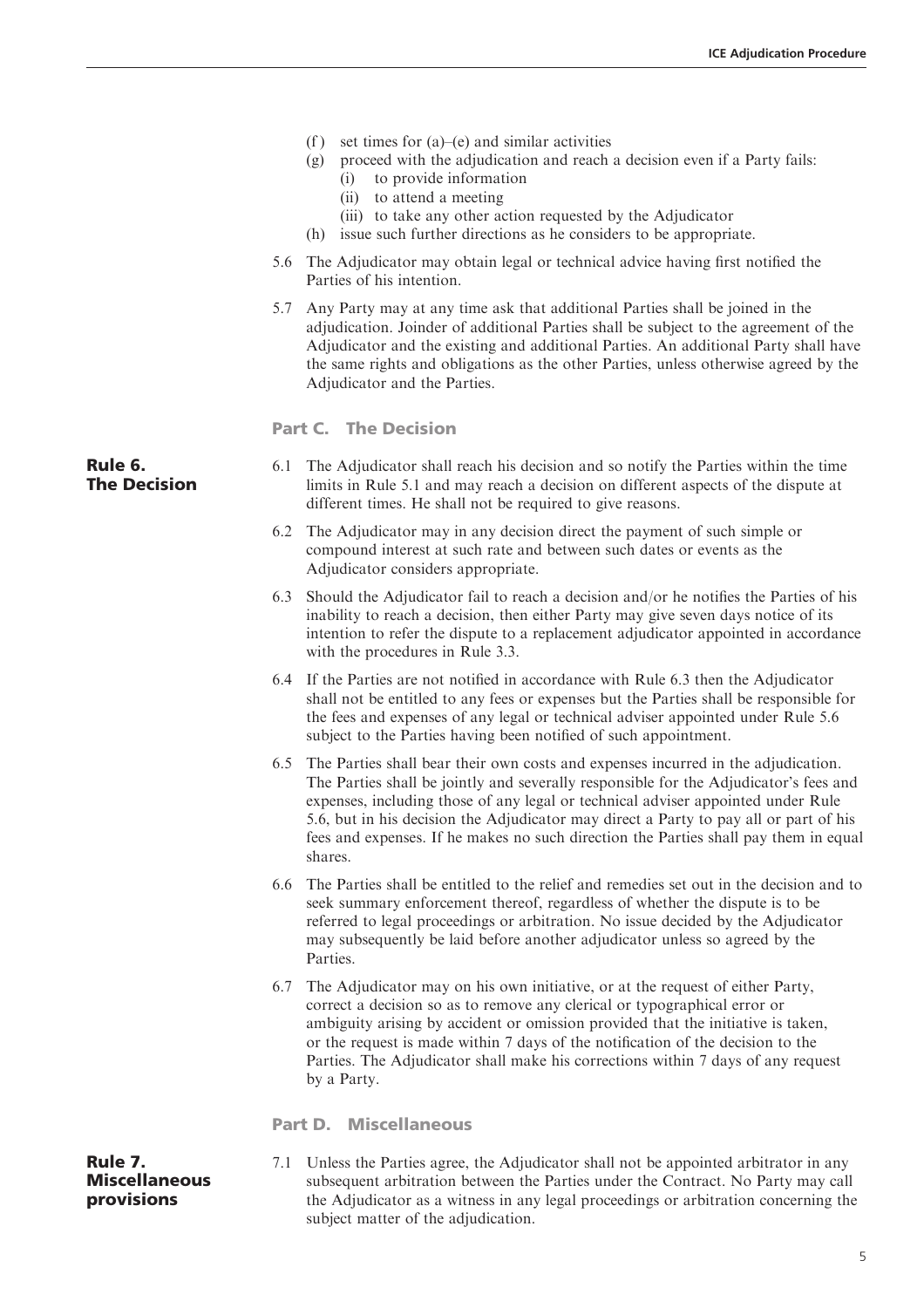|                               |     | 7.2 The Adjudicator is not liable for anything done or omitted in the discharge or<br>purported discharge of his functions as Adjudicator unless the act or omission is in<br>bad faith, and any employee or agent of the Adjudicator is similarly protected from<br>liability. The Parties shall save harmless and indemnify the Adjudicator and any<br>employee or agent of the Adjudicator against all claims by third parties and in<br>respect of this shall be jointly and severally liable.                                                                                                                                                                            |
|-------------------------------|-----|-------------------------------------------------------------------------------------------------------------------------------------------------------------------------------------------------------------------------------------------------------------------------------------------------------------------------------------------------------------------------------------------------------------------------------------------------------------------------------------------------------------------------------------------------------------------------------------------------------------------------------------------------------------------------------|
|                               |     | 7.3 Neither The Institution of Civil Engineers nor its servants or agents shall be liable<br>to any Party for any act omission or misconduct in connection with any<br>appointment made or any adjudication conducted under this Procedure.                                                                                                                                                                                                                                                                                                                                                                                                                                   |
|                               |     | 7.4 Unless otherwise agreed, Notices shall be sent by any effective means to the address<br>stated in the Contract for service of notices, or if none, the principal place of<br>business or registered office (in the case of a company). Any agreement required by<br>this Procedure shall be evidenced in writing.                                                                                                                                                                                                                                                                                                                                                         |
|                               | 7.5 | This Procedure shall be interpreted in accordance with the law of the Contract.                                                                                                                                                                                                                                                                                                                                                                                                                                                                                                                                                                                               |
| Rule 8.<br><b>Definitions</b> | 8.1 | The 'Act' means the Housing Grants, Construction and Regeneration Act<br>(a)<br>1996; as amended by the Local Democracy, Economic Development and<br>Construction Act 2009; and as subsequently amended.<br>The 'Adjudicator' means the person named as such in the Contract or<br>(b)<br>appointed in accordance with this Procedure.<br>'Contract' means the contract or the agreement between the Parties which<br>(c)<br>contains the provision for adjudication.<br>(d) 'Party' means a Party to the Contract and references to either Party or the<br>other Party or Parties shall include any additional Party or Parties joined in<br>accordance with this Procedure. |

9.1 Where this Procedure is used with The Institution of Civil Engineers' Agreement for Consultancy Work in Respect of Domestic or Small Works the Adjudicator may determine any dispute in connection with or arising out of the Contract.

Rule 9. Application to particular contracts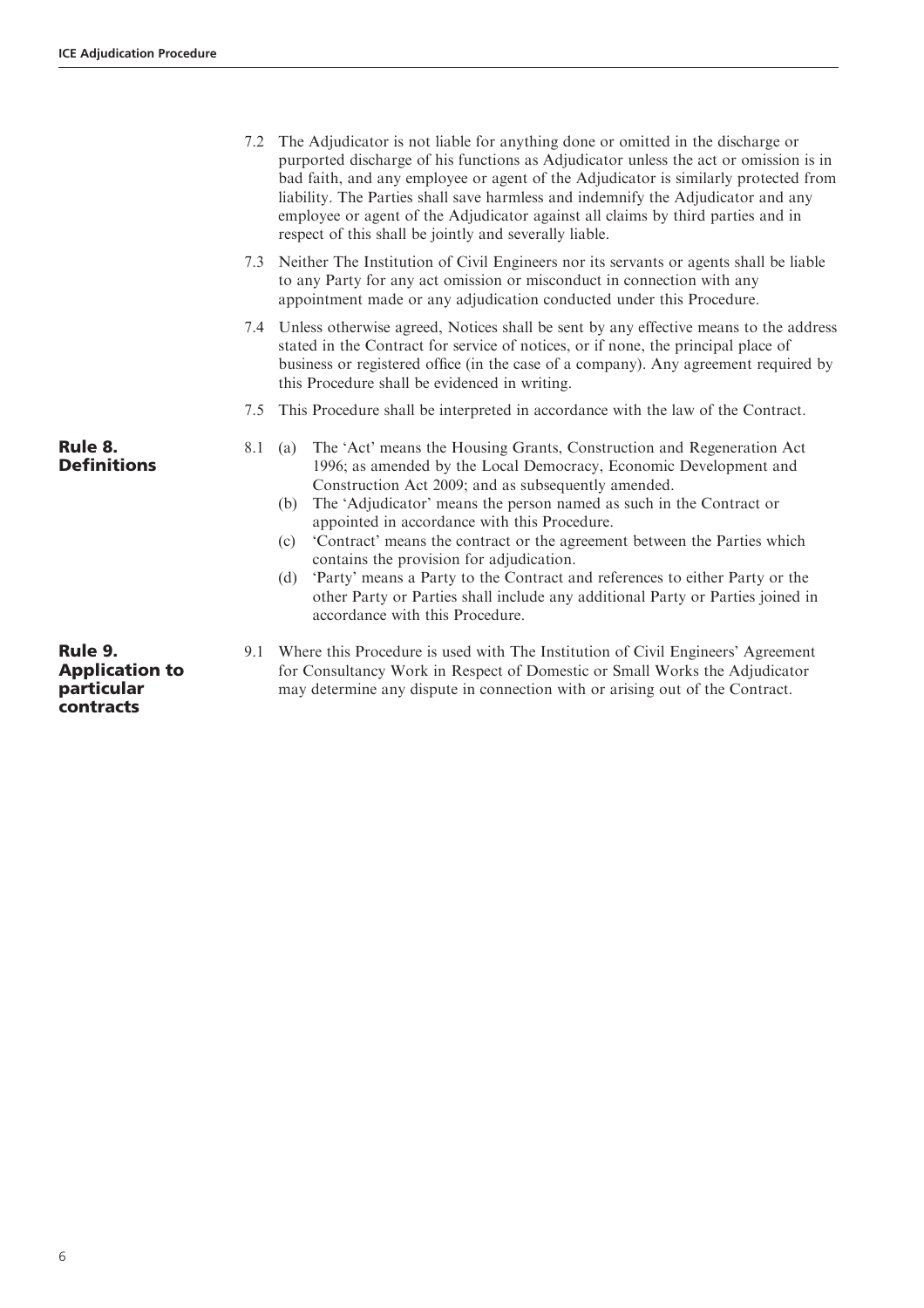Sample documents

#### ADJUDICATOR'S AGREEMENT

THIS AGREEMENT is made on the . . . . . . . . . . . . . . . . . . . . . . . . . . day of . . . . . . . . . . . . . . . . . . . . . . . . . . 20 . . . . . . . . . . .

between (the first Party):

of:

and (the second Party):

of:

and (where there is a third Party):

of:

(hereinafter called 'the Parties') of the one part and:

of:

(hereinafter called 'the Adjudicator') of the other part.

Disputes or differences may arise/have arisen<sup>\*</sup> between the Parties under a

Contract dated . . . . . . . . . . . . . . . . . . . . . . . . . . . . . . . . . . . . . . . . . . . . . . . . . . . . . and known as:

..........................................................................................

and these disputes or differences shall be/have been<sup>\*</sup> referred to adjudication in accordance with The Institution of Civil Engineers' Adjudication Procedure (hereinafter called 'the Procedure') and the Adjudicator has been requested to act.

#### IT IS NOW AGREED as follows.

- 1. The rights and obligations of the Adjudicator and the Parties shall be as set out in the Procedure.
- 2. The Adjudicator hereby accepts the appointment and agrees to conduct the adjudication in accordance with the Procedure.
- 3 The Parties bind themselves jointly and severally to pay the Adjudicator's fees and expenses in accordance with the Procedure as set out in the attached Schedule.
- 4. The Parties and the Adjudicator shall at all times maintain the confidentiality of the adjudication and shall endeavour to ensure that anyone acting on their behalf or through them will do likewise, save with the consent of the other Parties which consent shall not be unreasonably refused.
- 5. Unless otherwise requested within 28 days after the Adjudicator has reached his decision the Adjudicator shall destroy the documents which have been sent to the Adjudicator in relation to the adjudication.

Delete as necessary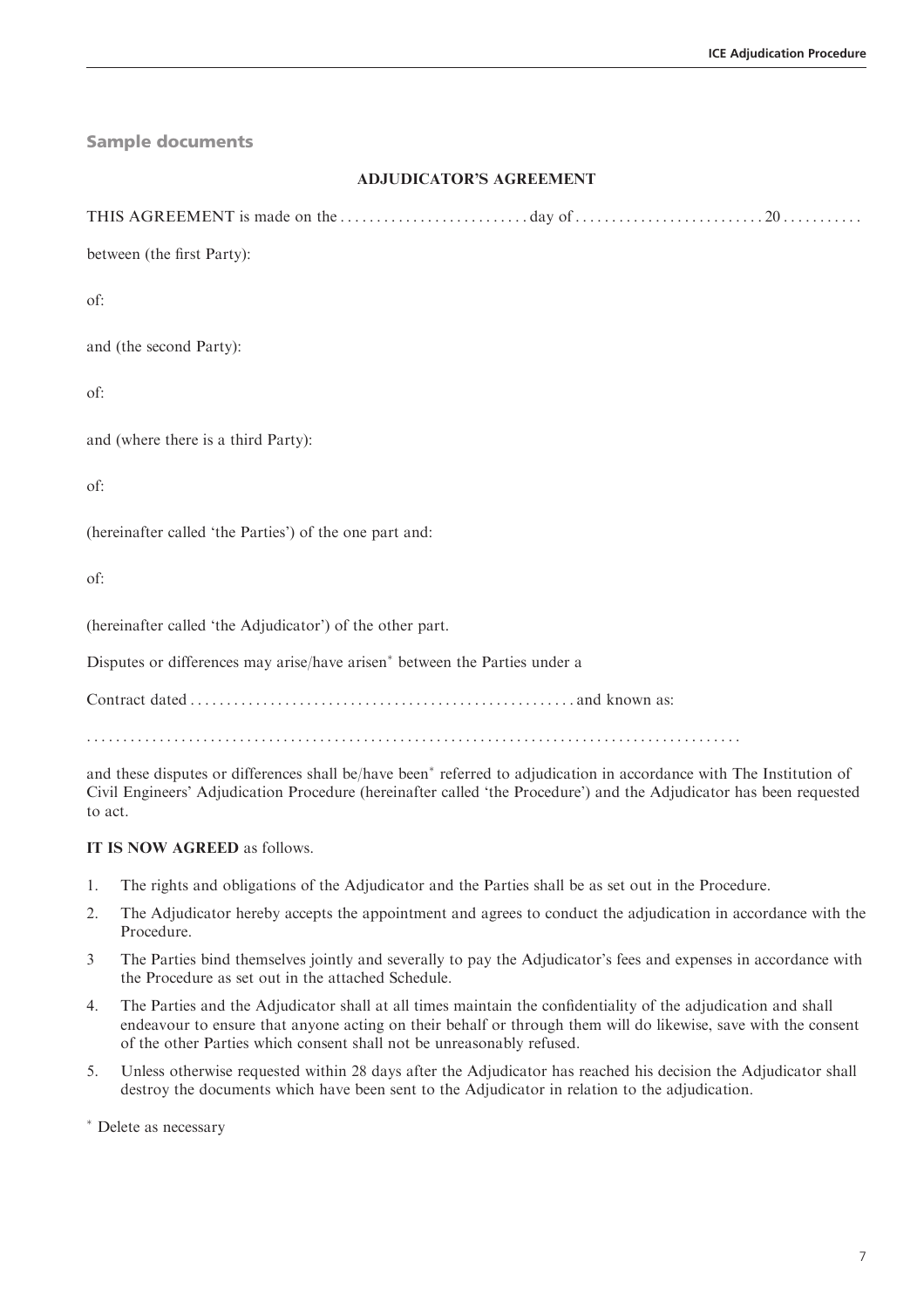# Signed on behalf of:

# First Party:

Name:

## Signature:

Date:

# Second Party:

Name:

Signature:

Date:

# Third Party (where there is a third Party):

Name:

Signature:

Date:

# Adjudicator:

Name:

Signature:

Date: